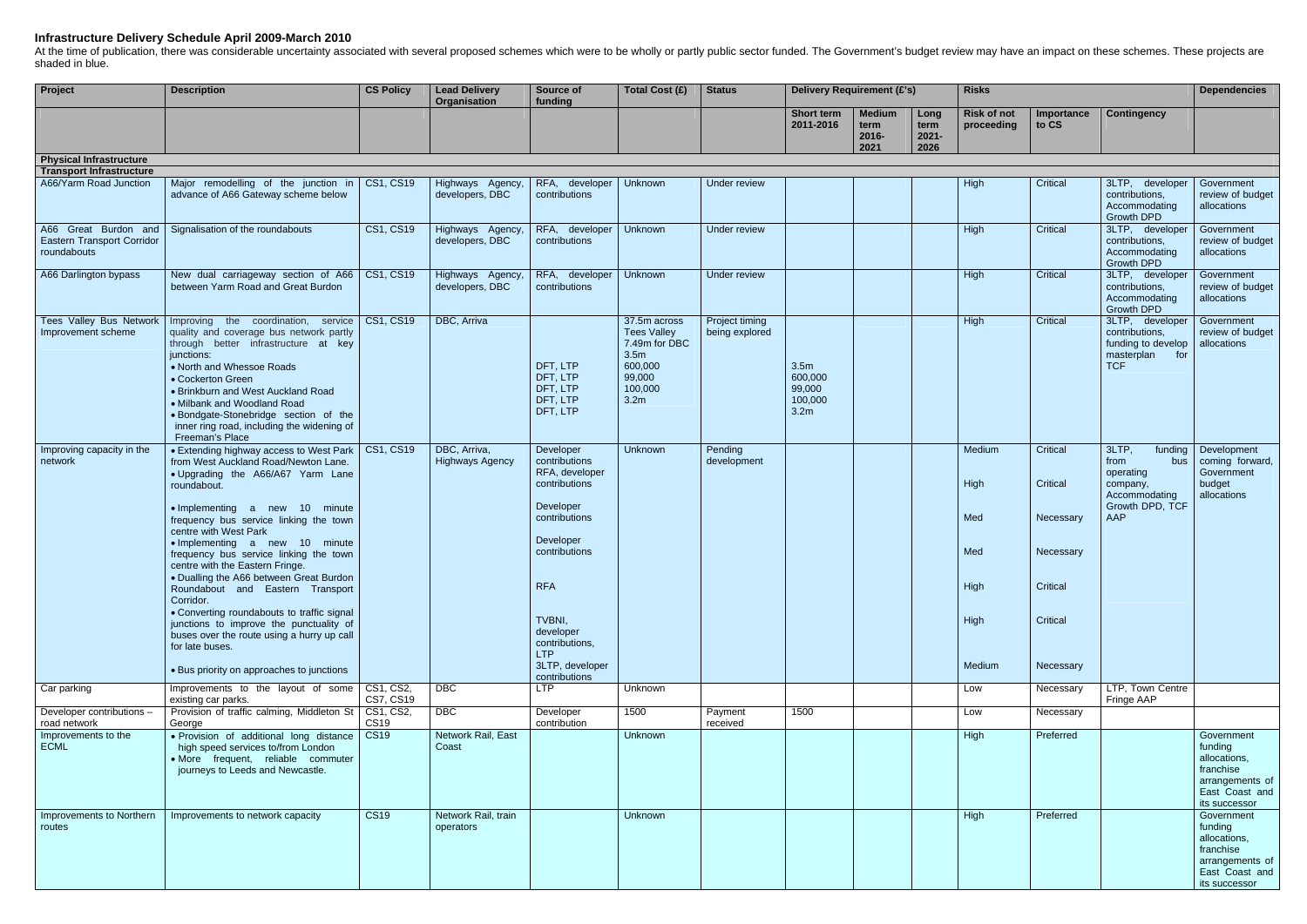| <b>Community Partnership</b><br>Heritage Line    | • Improvements to North Road railway   CS6, CS19<br>station<br>• Integration of the Heritage Line with the<br>national<br>rail<br>network<br>capital                                                                                                                                                                                                                                                             |                          | DBC, Community<br>Rail Partnership                      | <b>LTP</b>                                                | 10,000                   | Committed                          | 10,000                   | Low    | Critical  | External funding<br>sources, TVBNI                                                         | Designation as<br>Community Rail<br>Partnership |
|--------------------------------------------------|------------------------------------------------------------------------------------------------------------------------------------------------------------------------------------------------------------------------------------------------------------------------------------------------------------------------------------------------------------------------------------------------------------------|--------------------------|---------------------------------------------------------|-----------------------------------------------------------|--------------------------|------------------------------------|--------------------------|--------|-----------|--------------------------------------------------------------------------------------------|-------------------------------------------------|
| <b>Bank Top Station travel</b><br>plan programme | improvements<br>• Operation of cycle hire scheme at the   CS1, CS19<br>station linked to other sites in the urban                                                                                                                                                                                                                                                                                                |                          | DBC, East Coast,<br>Network Rail, Arriva                | East Coast,<br>CDT, ERDF                                  | 5000 start up            | Committed                          | 5000                     | Low    | Necessary |                                                                                            |                                                 |
|                                                  | area<br>• Improvements to Pensbury Street back                                                                                                                                                                                                                                                                                                                                                                   |                          |                                                         | LTP, ERDF                                                 | 20,000                   | Committed                          | 10,000                   | Low    | Necessary |                                                                                            |                                                 |
|                                                  | lane by Station entrance<br>· Parkgate ramp improvements to                                                                                                                                                                                                                                                                                                                                                      |                          |                                                         |                                                           | Unknown                  |                                    |                          | Medium | Necessary | Project proceeds                                                                           | Source to meet                                  |
|                                                  | footway<br>· Major improvements to Victoria Road<br>and entrance including bus interchange                                                                                                                                                                                                                                                                                                                       |                          |                                                         |                                                           | Unknown                  |                                    |                          | Low    | Necessary | at later date                                                                              | operational<br>costs                            |
|                                                  | and bus loop<br>· Shuttle bus-Parkgate to/from Town<br>Centre                                                                                                                                                                                                                                                                                                                                                    |                          |                                                         |                                                           | Unknown                  |                                    |                          | Medium | Necessary |                                                                                            | ∃overnment                                      |
| <b>Tees Valley Metro</b>                         | Provision of a rail based metro system on   CS1, CS19<br>the Darlington-Saltburn heavy rail<br>corridor                                                                                                                                                                                                                                                                                                          |                          | DBC, Network Rail                                       | Regional<br><b>Transport Board</b>                        | 1.25m                    | Feasibility study<br>underway      | 1.25m                    | Low    | Critical  |                                                                                            |                                                 |
| <b>Tees Valley Metro Phase</b><br>$2$ and $3$    | • Track and signalling work,<br>concentrating on the Darlington to<br>Saltburn line;<br>• New stations;<br>• Refurbishment of other stations; and<br>• New trains                                                                                                                                                                                                                                                | <b>CS1, CS19</b>         | DBC, Network Rail,<br><b>Train Operating</b><br>Company | <b>Unknown</b>                                            | 190 <sub>m</sub>         |                                    |                          | High   | Critical  | RFA, train<br>franchise,<br>developer<br>contributions,<br>Network rail<br>investment plan | Government<br>budget review                     |
| Improvements to Bank<br><b>Top Station</b>       | Provision of two line local platform at   CS1, CS19<br>Bank Top Station to the east of the ECML<br>Improvements to Garbutt Square<br>Footbridge                                                                                                                                                                                                                                                                  |                          | Network Rail, East<br>Coast, DBC                        | <b>Interim Regional</b><br>Transport Board,<br><b>LTP</b> | 9.4m<br>800,000          | Under review                       |                          | High   | Critical  | 3LTP                                                                                       | Government<br>budget review                     |
| Pedestrian/cycle bridge                          | Provision of a pedestrian/cycle bridge<br>between Darlington College and Town<br>Centre Fringe                                                                                                                                                                                                                                                                                                                   | CS1, CS2,<br><b>CS19</b> | One North East,<br><b>DBC</b>                           | HCA, One North<br>East                                    | 1.65m                    | Planning<br>permission<br>approved | 1.65m                    | High   | Necessary |                                                                                            |                                                 |
| <b>Cycling Demonstration</b><br>Town             | • Polam Lane improvement<br>· Improved links to existing toucan<br>crossings on Whinfield Road and<br>Stockton Road<br>• Major improvements to the bridleway<br>network along Baydale Beck, including a<br>new bridge<br>• cycle route along the River Skerne<br>between Albert Road and John Street<br>• Advanced Stop Lines and other low<br>cost crossings for cyclists<br>• Cycle parking in the town centre | CS1, CS19                | $\overline{DBC}$                                        | <b>Cycling England</b>                                    | 328,000                  | Programme<br>underway              | 328,000                  | Low    | Critical  |                                                                                            |                                                 |
| Cycle parking                                    | Secure covered cycle parking at 5 CS19<br>schools, QE College, Bank Top Station                                                                                                                                                                                                                                                                                                                                  |                          | DBC, Schools                                            | LTP, Cycling<br>England,                                  | 30,000                   | Project<br>underway                | 30,000                   | Low    | Critical  |                                                                                            |                                                 |
| <b>School Travel Plans</b>                       | Programme for eight schools to change<br>their travel habits and reduce<br>dependency on the car                                                                                                                                                                                                                                                                                                                 | <b>CS19</b>              | $\overline{DBC}$                                        | Sustrans<br><b>DCSF</b>                                   | 3576<br>47,000           | Committed<br>Committed             | 3576<br>47,000           | Low    | Critical  |                                                                                            |                                                 |
| Improving operational<br>conditions              | New and improvements to existing bus   CS19<br>stops, traffic management schemes and<br>expanding the real time information<br>system                                                                                                                                                                                                                                                                            |                          | $\overline{DBC}$                                        | DFT, LTP                                                  | 9.4m                     | Committed                          | 9.4m                     | High   | Critical  | 3LTP                                                                                       | Government<br>budget review                     |
|                                                  | Selective vehicle detection equipment at   CS19<br>seven signal controlled junctions<br>throughout the urban area                                                                                                                                                                                                                                                                                                |                          | $\overline{DBC}$                                        | LTP                                                       | 204,000                  | Committed                          | 204,000                  | High   | Critical  | Project may<br>proceed at later<br>date, developer<br>contributions                        |                                                 |
| Developer contributions -<br>public transport    | Provision of a local bus service subsidy,<br><b>West Park</b>                                                                                                                                                                                                                                                                                                                                                    | CS4,CS19                 | $\overline{DBC}$                                        |                                                           | 170,000                  |                                    | 34,000                   | Low    | Necessary |                                                                                            |                                                 |
|                                                  | Improvements to bus infrastructure,<br>Middleton St George                                                                                                                                                                                                                                                                                                                                                       |                          |                                                         |                                                           | 1,500                    |                                    | 1,500                    |        |           |                                                                                            |                                                 |
|                                                  | Improvements to bus infrastructure,<br>Abbey Road<br>One off bus service subsidy, Parkside<br>Provision of bus infrastructure, Merrybent                                                                                                                                                                                                                                                                         |                          |                                                         |                                                           | 16,000<br>2000<br>22,075 |                                    | 16,000<br>2000<br>22,075 |        |           |                                                                                            |                                                 |
| Durham Tees<br>Valley<br>Airport station         | Drive<br>Relocation and improvements to station                                                                                                                                                                                                                                                                                                                                                                  | CS1, CS19                | DBC, Network Rail,<br>train operators                   | Interim Regional<br><b>Transport Board</b>                | £5m                      | Under review                       | 5m                       | High   | Critical  | 3LTP                                                                                       | Government<br>budget review                     |
| <b>Utilities Infrastructure</b><br>New local gas | Reinforcement of the gas network                                                                                                                                                                                                                                                                                                                                                                                 | <b>CS1, CS2</b>          | Northern Gas                                            |                                                           | Unknown                  |                                    |                          | High   | Critical  | <b>AGDPD</b>                                                                               | Infrastructure                                  |
| transmission infrastructure                      |                                                                                                                                                                                                                                                                                                                                                                                                                  |                          | Networks, United                                        |                                                           |                          |                                    |                          |        |           |                                                                                            | provider budget                                 |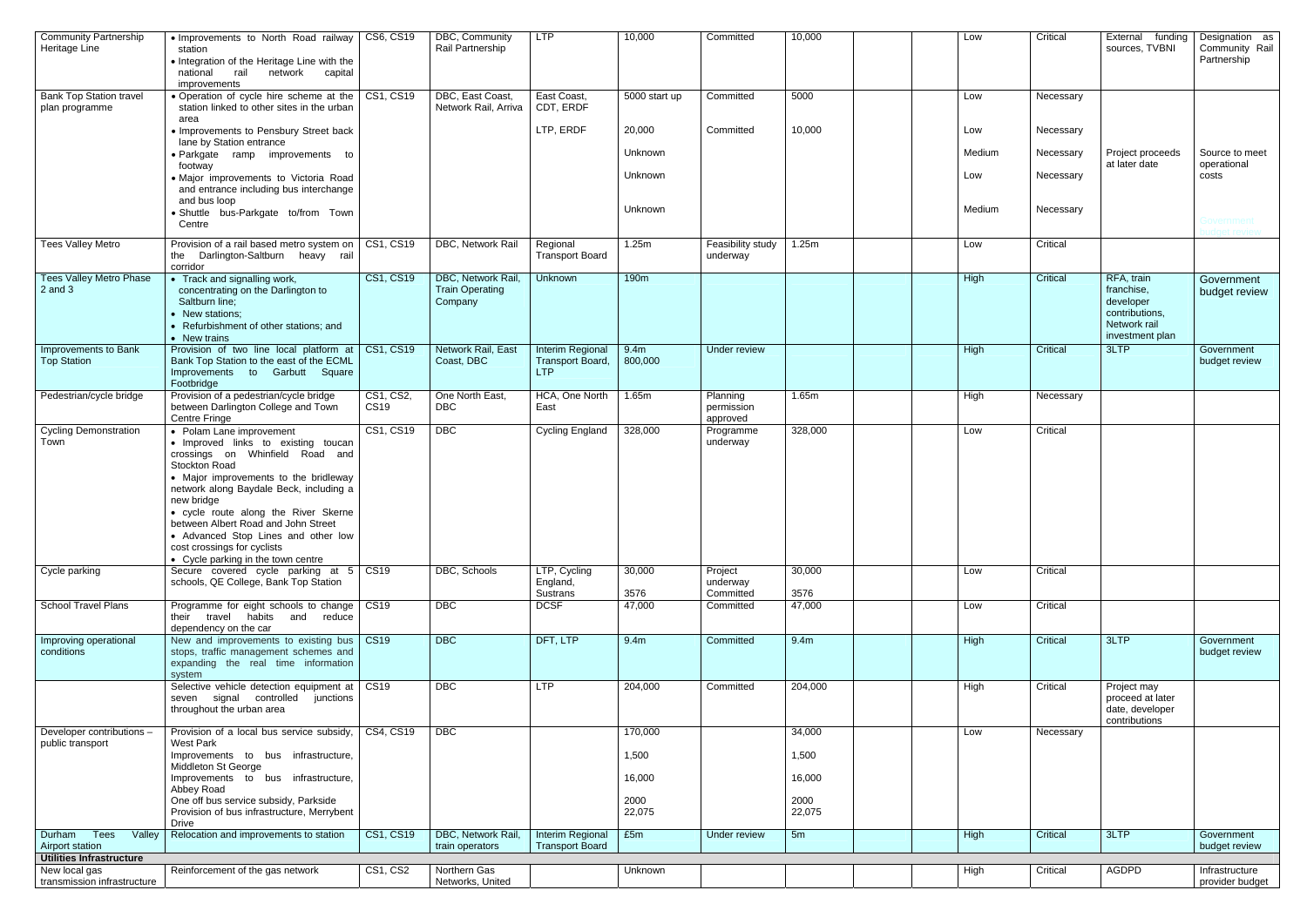|                                                            |                                                                                                                                                                                                                                                      |                                               | <b>Utilities</b>                                                               |                                                                                                   |                                                          |                                                                    |                                                  |               |                        |                                                                 | available within<br>timescale                       |
|------------------------------------------------------------|------------------------------------------------------------------------------------------------------------------------------------------------------------------------------------------------------------------------------------------------------|-----------------------------------------------|--------------------------------------------------------------------------------|---------------------------------------------------------------------------------------------------|----------------------------------------------------------|--------------------------------------------------------------------|--------------------------------------------------|---------------|------------------------|-----------------------------------------------------------------|-----------------------------------------------------|
| New local electricity                                      | Reinforcement of the electricity network                                                                                                                                                                                                             | <b>CS1, CS2</b>                               | <b>CE Electric</b>                                                             |                                                                                                   | Unknown                                                  |                                                                    |                                                  | High          | Critical               | AGDPD                                                           | Infrastructure                                      |
| transmission infrastructure                                |                                                                                                                                                                                                                                                      |                                               |                                                                                |                                                                                                   |                                                          |                                                                    |                                                  |               |                        |                                                                 | provider budget<br>available within<br>timescale    |
| Waste water treatment                                      | Upgrade to Stressholme Waste Water<br><b>Treatment Works</b>                                                                                                                                                                                         | CS1, CS2,<br><b>CS16</b>                      | <b>NWL</b>                                                                     | AMP                                                                                               | 17m                                                      | Project<br>underway                                                | 17m                                              | Low           | Critical               |                                                                 |                                                     |
|                                                            | Upgrade to Middleton One Row sewage<br>transfer works                                                                                                                                                                                                | CS1, CS2,<br><b>CS16</b>                      | <b>NWL</b>                                                                     | AMP                                                                                               |                                                          | Project<br>underway                                                |                                                  | Low           | Critical               |                                                                 |                                                     |
| Renewable energy                                           | Provision of 10 wind turbines at<br>Moorhouse                                                                                                                                                                                                        | <b>CS2, CS3</b>                               | <b>Banks Development</b>                                                       | Banks<br>Development                                                                              | Unknown                                                  | Planning<br>application<br>submitted                               |                                                  | High          | Critical               |                                                                 | Planning<br>permission<br>granted                   |
|                                                            | Provision of 5 turbines at Royal Oak                                                                                                                                                                                                                 |                                               | Developer                                                                      | Developer                                                                                         | Unknown                                                  | Planning<br>permission<br>approved<br>subject to s106<br>agreement |                                                  | High          | Critical               |                                                                 | S106 agreement<br>signed                            |
| Flood management                                           | Creation of a strategic flood risk<br>management scheme including flood<br>storage compensation, restoration of the<br>natural floodplain, the creation of a green<br>corridor next to the River Skerne, flood<br>resilience and resistance measures | CS1, CS2,<br>CS15, CS16,<br>$\vert$ CS17      |                                                                                |                                                                                                   | Unknown                                                  |                                                                    |                                                  | High          | Critical               | <b>TCF AAP</b>                                                  | Coordinated<br>phasing of<br>development            |
| Social and Community Infrastructure                        |                                                                                                                                                                                                                                                      |                                               |                                                                                |                                                                                                   |                                                          |                                                                    |                                                  |               |                        |                                                                 |                                                     |
| Health care                                                |                                                                                                                                                                                                                                                      |                                               |                                                                                |                                                                                                   |                                                          |                                                                    |                                                  |               |                        |                                                                 |                                                     |
| <b>Darlington Memorial</b><br>Hospital                     | Modernisation of the hospital                                                                                                                                                                                                                        | <b>CS1, CS2</b>                               | County Durham and County Durham   26m<br>Darlington<br><b>Foundation Trust</b> | NHS and<br>Darlington<br>NHS Foundation<br>Trust                                                  |                                                          | Project<br>underway                                                | Ongoing                                          | High          | Necessary              | Plans refined to<br>accommodate<br>lower level of<br>investment | <b>Extent of Trusts</b><br>budget                   |
| Education                                                  |                                                                                                                                                                                                                                                      |                                               |                                                                                |                                                                                                   |                                                          |                                                                    |                                                  |               |                        |                                                                 |                                                     |
| <b>Children's Centres</b>                                  | Wider access to Children's Centres                                                                                                                                                                                                                   | <b>CS1, CS2</b>                               | $\overline{DBC}$                                                               | <b>DCE</b>                                                                                        | 798,148                                                  | Underway                                                           | 798,148                                          | Low           | Necessary              |                                                                 |                                                     |
| Early Years Capital<br>Funding                             | Improvements to Private, Voluntary and<br>Independent early years and childcare<br>settings                                                                                                                                                          | <b>CS1, CS2</b>                               | $\overline{DBC}$                                                               | <b>DCE</b>                                                                                        | 1.319,520m                                               | Underway                                                           | 1.319,520m                                       | Low           | Necessary              |                                                                 |                                                     |
| Co-Location Fund                                           | Creation of an Integrated Centre for Well   CS1, CS2<br>Being at Heathfield Primary School and<br>three Community Well-Being hubs at<br>Dodmire Junior, Hurworth Primary and<br>Borough Road Nursery.                                                |                                               | DBC, schools                                                                   | DCE, DFC, PCP,<br>Darlington PCT,<br>Children &<br>Adolescent<br><b>Mental Health</b><br>Services | 2.6 <sub>m</sub>                                         | Underway                                                           | 2.6 <sub>m</sub><br>150,000<br>ongoing pa        | Low           | Necessary              |                                                                 |                                                     |
| <b>Primary Capital</b><br>Programme (PCP)                  | Improvements to condition and suitability   CS1, CS2<br>of primary schools and provision of<br>primary school spaces for pupils who are<br>born in the Borough                                                                                       |                                               | LA                                                                             | <b>DCE</b>                                                                                        | 8.378m                                                   | Underway                                                           | 5.378m                                           | Low           | Necessary              |                                                                 |                                                     |
| <b>DFES</b> formulaic capital<br>allocations               | Improvements to priority condition and CS1, CS2<br>suitability of secondary schools                                                                                                                                                                  |                                               | LA, schools                                                                    | DCE                                                                                               | 2.345m                                                   | Underway                                                           | 2.345m                                           | Low           | Necessary              |                                                                 |                                                     |
| 14-19 Diplomas                                             | Development of 14-19 diplomas at all CS1, CS2<br>secondary schools                                                                                                                                                                                   |                                               | $\overline{DBC}$                                                               |                                                                                                   | 6.3m<br>0.6 <sub>m</sub>                                 | Underway<br>Committed                                              | 6.3m<br>0.5 <sub>m</sub>                         | Low<br>Medium | Necessary<br>Necessary |                                                                 |                                                     |
| <b>Extended Schools</b>                                    | Provision of Skerne Park Extended CS1, CS2, DBC<br>School                                                                                                                                                                                            | <b>CS18</b>                                   |                                                                                | <b>DFE</b>                                                                                        | Unknown                                                  | Underway                                                           | Unknown                                          | High          | Preferred              |                                                                 |                                                     |
| Teesside<br>University,<br>Darlington                      | Provision of a new, five storey<br>postgraduate<br>undergraduate<br>and<br>teaching facility next to Darlington<br>College                                                                                                                           |                                               | <b>Teesside University</b>                                                     | University, One<br>North East, DBC                                                                | 13m                                                      | Underway                                                           | 13m                                              | Low           | Necessary              |                                                                 |                                                     |
| Housing                                                    |                                                                                                                                                                                                                                                      |                                               |                                                                                |                                                                                                   |                                                          |                                                                    |                                                  |               |                        |                                                                 |                                                     |
| Former Beaumont Hill infrastructure<br><b>School Sites</b> | Tees Valley Growth Point -   Improvements to roads, access and                                                                                                                                                                                       | CS1, CS2,<br>CS10, CS11                       | DBC, Fabrick                                                                   | CIF <sub>2</sub>                                                                                  | 207,000                                                  | Committed                                                          | 207,000                                          | Low           | Critical               |                                                                 |                                                     |
| <b>School Sites</b>                                        | Former Beaumont Hill   Delivery of housing including affordable<br>and accessible homes                                                                                                                                                              | CS1, CS2,<br>CS10, CS11,<br><b>CS17, CS18</b> | DBC, Fabrick                                                                   | HCA Kickstart 2,<br><b>Fabrick Housing</b>                                                        | 9m                                                       | Planning<br>permission<br>approved                                 | 9m                                               | High          | Critical               | Other funding<br>opportunities<br>explored                      | Government<br>review of budget<br>allocations       |
| New Build<br>Council<br>Housing                            | Development of up to 65 affordable<br>properties to rent across four Council<br>owned sites:<br>• adjacent to Burnside Road<br>• adjacent to Dinsdale Court<br>• former Springfield school site<br>• Richmond Close.                                 | CS1, CS2,<br>CS10, CS11                       | $\overline{DBC}$                                                               | <b>HCA</b><br><b>DBC</b>                                                                          | 7.5m                                                     | Project timing<br>being explored                                   | 3m<br>4.5m                                       | High          | Critical               | Other funding<br>opportunities<br>explored                      | Government<br>review of budget<br>allocations       |
| Affordable<br>provided as part of new<br>development       | housing   Provision of 58 affordable units as part of<br>committed schemes at West Park (13   CS4, CS10,<br>units) and Snipe House Farm (45 units)                                                                                                   | CS1, CS2,<br><b>CS11</b>                      | DBC, developers,<br><b>RSLs</b>                                                | Developers, HCA                                                                                   | $\overline{Unknown - part}$<br>of on site<br>development | Project timing<br>being explored                                   | $Unknown -$<br>part of on<br>site<br>development | High          | Critical               |                                                                 | Phasing of<br>private<br>development<br>meeting the |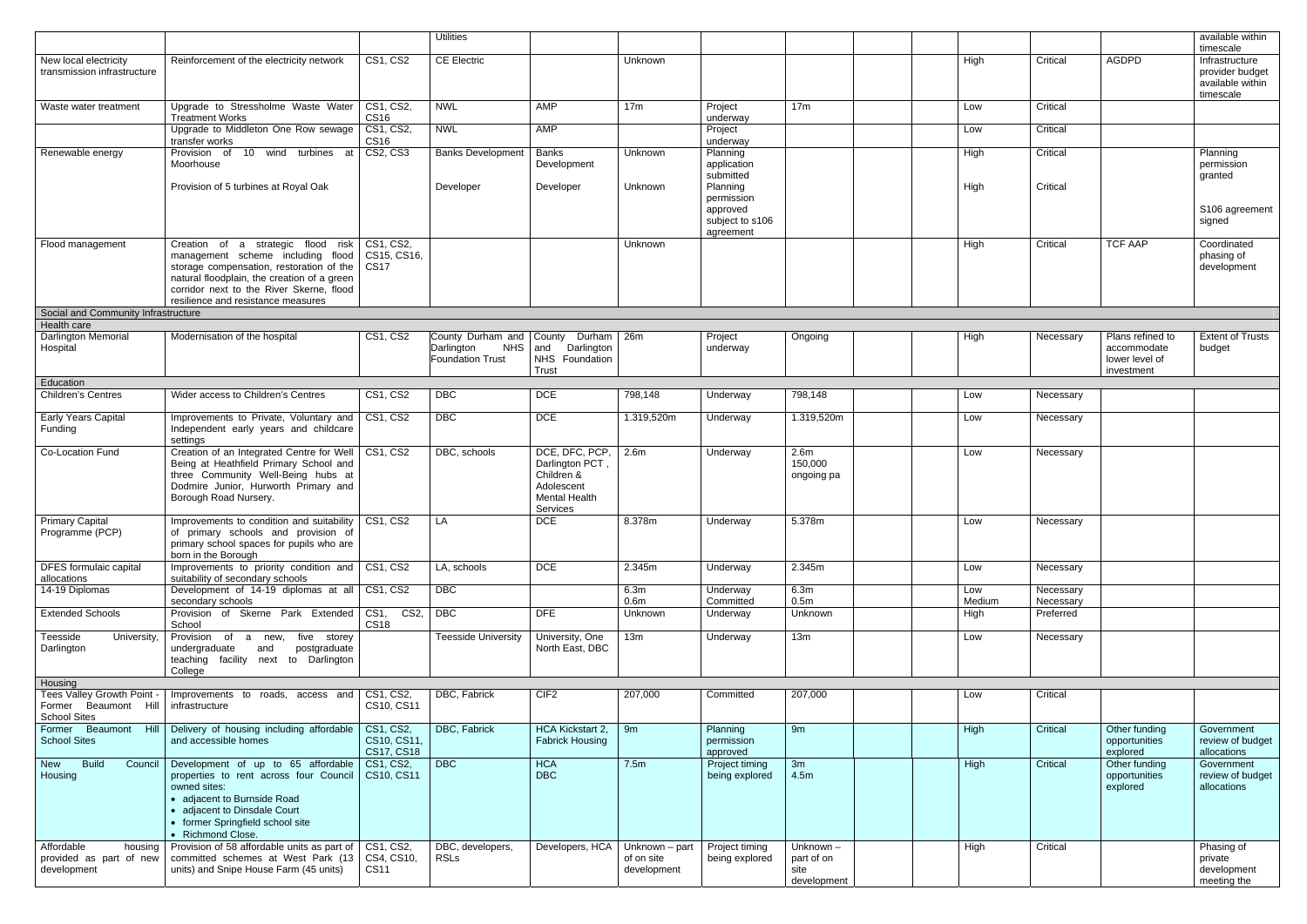|                                                 |                                                                                                                                            |                                      |                                     |                                                                                                                            |                                           |                                      |                   |                   |        |           |                                                                                                                  | trigger for<br>affordable<br>housing<br>provision      |
|-------------------------------------------------|--------------------------------------------------------------------------------------------------------------------------------------------|--------------------------------------|-------------------------------------|----------------------------------------------------------------------------------------------------------------------------|-------------------------------------------|--------------------------------------|-------------------|-------------------|--------|-----------|------------------------------------------------------------------------------------------------------------------|--------------------------------------------------------|
| Improvements to Existing Housing                |                                                                                                                                            |                                      |                                     |                                                                                                                            |                                           |                                      |                   |                   |        |           |                                                                                                                  |                                                        |
| Council owned housing<br>including<br>sheltered | Improvements to Council housing stock   CS10, CS11<br>including sheltered housing:                                                         |                                      | <b>DBC</b>                          | Housing<br>Revenue                                                                                                         | 40.7m                                     |                                      |                   |                   | Low    | Critical  |                                                                                                                  |                                                        |
| housing                                         | Works so properties meet the Darlington<br>Standard<br>Maintaining the external fabric of Council                                          |                                      |                                     | Account                                                                                                                    |                                           |                                      | 27.300m<br>9.800m |                   |        |           |                                                                                                                  |                                                        |
|                                                 | houses<br>Improving the environment                                                                                                        |                                      |                                     |                                                                                                                            |                                           |                                      | 2.200m            |                   |        |           |                                                                                                                  |                                                        |
| Sport and recreation                            | Delivering disabled adaptations for<br>council tenants                                                                                     |                                      |                                     |                                                                                                                            |                                           |                                      | 1.400m            |                   |        |           |                                                                                                                  |                                                        |
| <b>Blackwell Meadows</b>                        | Relocation of 2 pitches to land adjacent<br>to Darlington Rugby Club, Blackwell<br>Meadows                                                 | <b>CS18</b>                          | $\overline{DBC}$                    | Darlington<br>College                                                                                                      | 410,000                                   | Planning<br>application<br>submitted | 410,000           |                   | Low    | Critical  |                                                                                                                  | Planning<br>permission<br>being approved               |
| Mowden                                          | Relocation of Mowden rugby club to West   CS1, CS18<br>Park                                                                                |                                      | Mowden<br>Rugby<br>Club             | Land<br>receipt<br>sale of<br>from<br>existing site                                                                        | Unknown                                   |                                      | Unknown           |                   | Medium | Preferred | Modification<br>to<br>site<br>plans,<br>funding<br>securing<br>from<br>governing<br>body,<br>external<br>sources | Sale of current<br>site and content<br>of land receipt |
| <b>Beaumont Hill schools</b>                    | Improvements to pitch drainage secured<br>through planning permission for housing<br>development                                           | $\vert$ CS18                         | DBC, Fabrick                        | Fabrick                                                                                                                    | Unknown<br>as<br>part of on site<br>works | Planning<br>permission<br>approved   | Unknown           |                   | High   | Preferred | Funding<br>from<br>alternative source                                                                            | Government<br>review of budget<br>allocations          |
| Longfield School                                | Provision of floodlit synthetic turf pitch                                                                                                 | CS18                                 | Longfield School                    | Football<br>Foundation                                                                                                     | Unknown                                   | Planning<br>application<br>submitted | Unknown           |                   | Medium | Critical  |                                                                                                                  | Planning<br>permission<br>being approved               |
| Queen Elizabeth<br>Form College                 | Sixth   Community access to the new sports hall   CS18<br>at Queen Elizabeth Sixth Form College.                                           |                                      | DBC, QE College                     | QE College                                                                                                                 | None                                      | Underway                             | None              |                   | Low    | Necessary |                                                                                                                  |                                                        |
| Branksome School MUGA                           | Casual access to the school MUGA<br>outside school hours on a trial basis                                                                  | <b>CS18</b>                          | DBC,<br>Branksome<br>School         | Branksome<br>School,<br><b>Branksome</b><br>Youth Club                                                                     | Unknown                                   | Underway                             | Unknown           |                   | Low    | Necessary |                                                                                                                  |                                                        |
| <b>Green Infrastructure</b>                     |                                                                                                                                            |                                      |                                     |                                                                                                                            |                                           |                                      |                   |                   |        |           |                                                                                                                  |                                                        |
| Green Leisure routes                            | Improvements to green leisure routes for<br>cyclists, pedestrians and leisure<br>• Green Lane;<br>• Skerne corridor to the town centre     | CS17, CS19                           | <b>DBC</b>                          | LTP, CDT                                                                                                                   | 230,000                                   | Underway                             | 230,000           |                   | Low    | Critical  |                                                                                                                  |                                                        |
| <b>Brinkburn Denes</b>                          | Brinkburn<br>Dene<br>Regeneration<br>of<br>including<br>biodiversity<br>access,<br>improvements and play provision                         | CS14, CS15,<br><b>CS17</b>           | DBC, Groundwork                     | Heritage Lottery<br>Fund                                                                                                   | 818,992                                   | Underway                             | 818,992           |                   | Low    | Critical  |                                                                                                                  |                                                        |
| North Lodge bandstand                           | Refurbishment of a Grade II<br>Listed<br>Bandstand                                                                                         | CS2, CS14                            | DBC, Friends of<br>North Lodge Park | Heritage Lottery<br>Fund, Fair Share<br>Trust, Garfield<br>Weston<br>(Friends), Big<br>Lottery<br>Community<br>Spaces, DBC | 216,000                                   | Committed                            | 216,000           |                   | Low    | Necessary |                                                                                                                  |                                                        |
| <b>St</b><br>Andrews<br>Memorial<br>Garden      | Creation of a Memorial Garden and car<br>parking on Council owned land adjacent<br>to St Andrew's Church                                   | CS14, CS17                           | DBC, Groundwork                     | Community<br>Spaces funding                                                                                                | 50,000                                    | <b>Bid submitted</b>                 | 50,000            |                   | Medium | Necessary | Other<br>external Bid<br>funding<br>sources<br>explored                                                          | being<br>approved                                      |
| Playbuilder scheme                              | Improvements to existing play facilities or<br>to be used as part of a bigger programme<br>of improvements at a particular site            | CS17                                 | DBC, Groundwork                     | <b>DCSF</b>                                                                                                                | 1.128m                                    | Underway                             | 598,023           |                   | Low    | Critical  |                                                                                                                  |                                                        |
| Feethams Public Square                          | Creation of a new public square in the<br>mid level of the current Beaumont Street   CS19<br>car park next to the proposed DCSF<br>offices | $\vert$ CS1, CS17,                   | Developer, DBC                      | <b>DCSF</b><br>land<br>receipt                                                                                             | 426,753                                   | timing<br>Project<br>being explored  | 426,753           | 7000pa<br>Ongoing | High   | Preferred | Funding<br>from<br>alternative source                                                                            | Sale of current<br>site and content<br>of land receipt |
| <b>Cocker Beck</b>                              | Improvements to biodiversity,<br>provision of new backwaters and better<br>water quality                                                   | and   CS15, CS16, DBC<br><b>CS17</b> |                                     | Environment<br>Agency, County<br>Durham<br>Environmental<br>Trust                                                          | 78,000                                    | Project timing<br>being explored     |                   |                   | High   | Critical  |                                                                                                                  | $\overline{\text{of}}$<br>Outcome<br>feasibility study |
| Maidendale<br>Nature<br>Reserve                 | Environmental improvements to improve<br>biodiversity value and improvements to<br>access                                                  | CS15, CS17                           | DBC,<br>Maidendale<br>Trust,        | Big Lottery Fund,<br>Environment<br>Agency                                                                                 | 131,000                                   | Underway                             | 131,000           |                   | Low    | Critical  |                                                                                                                  |                                                        |
| Skerningham Countryside<br>Site                 | Development and use of land as a CS4, CS15,<br>strategic countryside site                                                                  | <b>CS17</b>                          | $\overline{\phantom{a}}$ DBC        | Developer<br>contributions                                                                                                 | 80,000                                    |                                      |                   |                   | Low    | Critical  |                                                                                                                  |                                                        |
| Ridgeway allotments                             | Provision of an allotments site to the rear   CS17                                                                                         |                                      | DBC, Glebe Road DBC,                |                                                                                                                            | Glebe 1,200                               | Project<br>timing                    |                   |                   | High   | Critical  | Secure alternative   Contaminated                                                                                |                                                        |